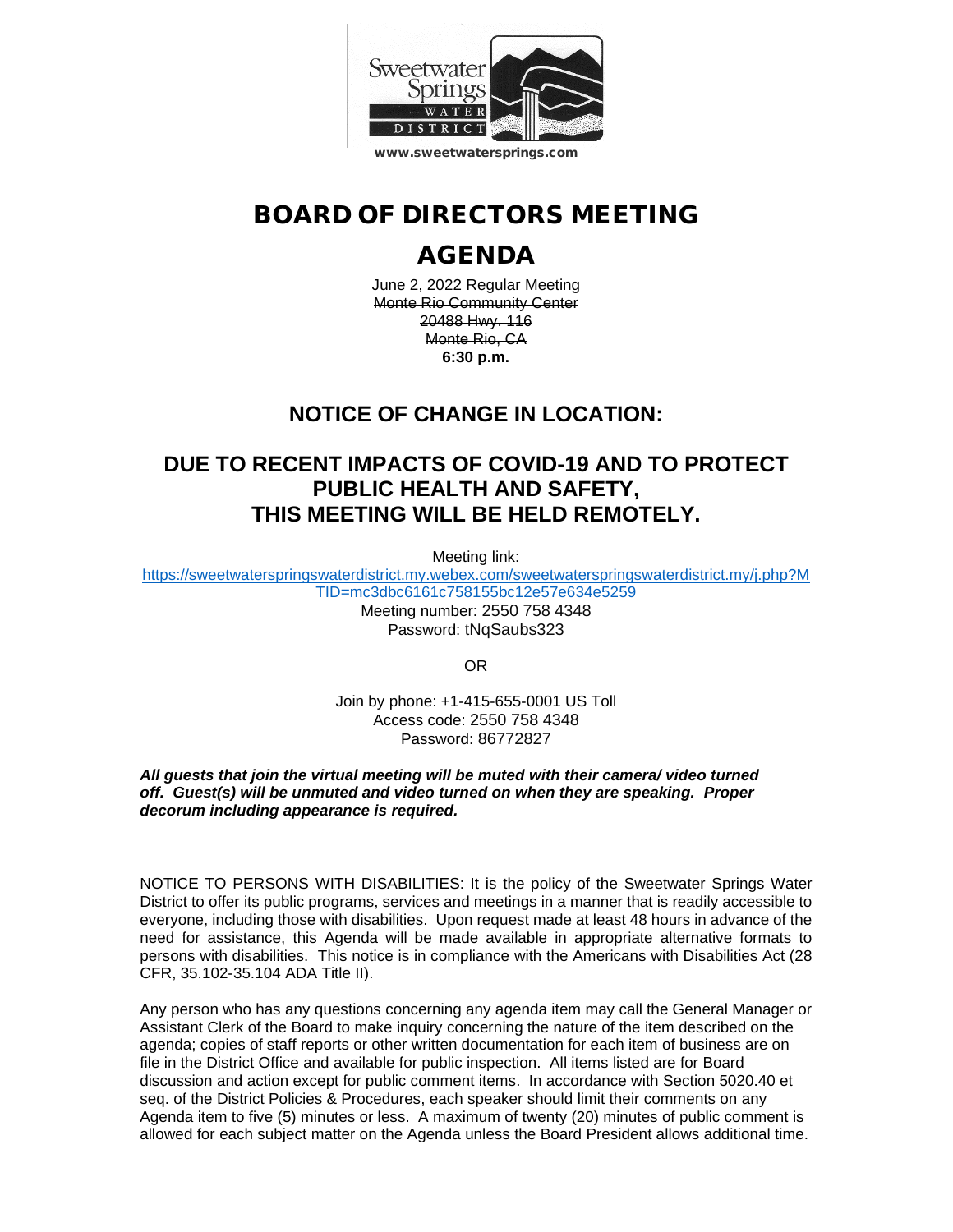## I. CALL TO ORDER *(Est. time: 2 min.)*

- A. Board members Present
- B. Board members Absent
- C. Others in Attendance

### II. CHANGES TO AGENDA and DECLARATIONS OF CONFLICT *(Est. time: 2 min.)*

#### III. CONSENT CALENDAR *(Est. time: 5 min.)*

*(Note: Items appearing on the Consent Calendar are deemed to be routine and non-controversial. A Board member may request that any item be removed from the Consent Calendar and added as an "Administrative" agenda item for the purposes of discussing the item(s)).*

- A. Approval of the Minutes of the May 5, 2022 Regular Board Meeting, the May 12, 2022 Special Board Meeting, and the May 26, 2022 Special Board Meeting
- B. Approval of Operations Warrants/Online payments/EFT payments
- C. Receipt of Item(s) of Correspondence. *Note: Correspondence received regarding an item on the Administrative Agenda is not itemized here, but will be attached as back-up to that item in the Board packet and addressed with that item during the Board meeting.*
- D. Action to Reconfirm findings of Resolution 21-18 re continuation of remote meetings
- E. Action to Approve Resolution 22-08, Ratifying the Fifth Amendment to the Agreement with Regional Government Services (RGS) for Interim General Manager Services
- IV. PUBLIC COMMENT: The District invites public participation regarding the affairs of the District. This time is made available for members of the public to address the Board regarding matters which do not appear on the Agenda, but are related to business of the District. Pursuant to the Brown Act, however, the Board of Directors may not conduct discussions or take action on items presented under public comment. Board members may ask questions of a speaker for purposes of clarification.

### V. ADMINISTRATIVE

- A. Discussion/Action re New Service request for 17538 Summit Avenue (Amaroli) *(Est. time 10 min.)*
- B. Public hearing; Discussion/Action re Resolution 22-10, Adopting Water Rates for FY 2022-23 and Analysis of protests received *(Est. time 10 min.)*
- C. Public hearing; Discussion/Action re Resolution 22-11, Adopting the FY 2022-23 Operating and Capital Improvement Budget *(Est. time 10 min.)*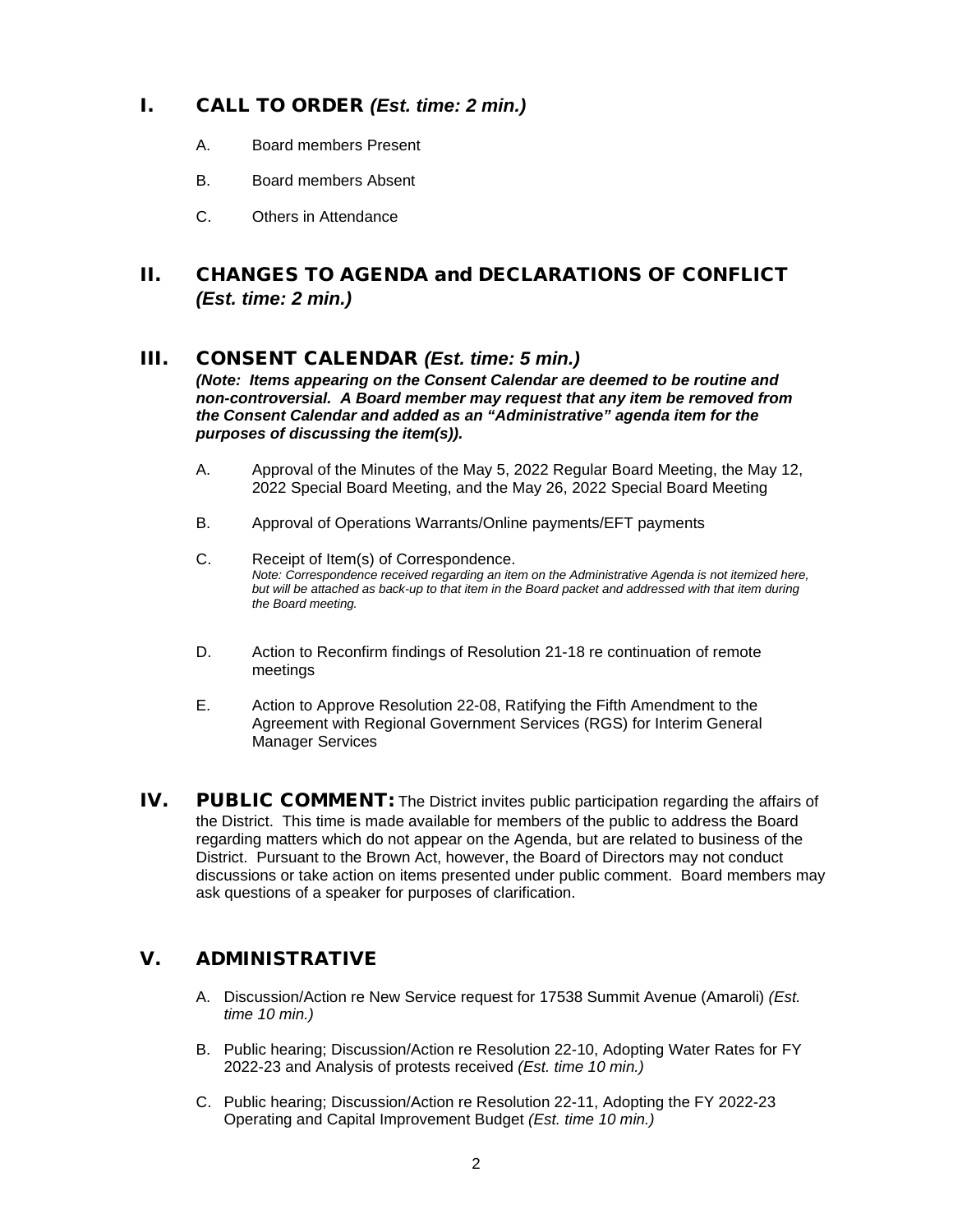- D. Discussion/Action re FY 2020-21 CIP Update *(Est. time 10 min.)*
- E. Discussion/Action re new website and billing system *(Est. time 10 min.)*
- F. Discussion/Action re Resolution 22-12 Ordering an Election to be Held and Requesting Consolidation with the November 8, 2022, General District Election *(Est. time 10 min.)*
- G. Discussion/Action re Policies and Procedures related to General Manager during recruitment and transition. (RHundley) *(Est. time 10 min.)*
- H. Discussion/Action re Removing Ed Fortner as an authorized signer on the District's West America accounts *(Est. time 10 min.)*

### VI. GENERAL MANAGER'S REPORT

### VII. BOARD MEMBERS' ANNOUNCEMENTS

#### VIII. ITEMS FOR NEXT AGENDA

### IX. CLOSED SESSION

- A. CONFERENCE WITH LABOR NEGOTIATOR (Gov. Code § 54957.6) Agency Designated Representative: Ed Fortner Employee Organization: Stationary Engineers, Local 39
- B. PUBLIC EMPLOYMENT (Gov. Code, § 54957) Title: General Manager
- C. PUBLIC EMPLOYMENT (Gov. Code, § 54957) Title: Interim General Manager
- D. CONFERENCE WITH LABOR NEGOTIATOR (Gov. Code § 54957.6) Agency Designated Representative: Rachel Hundley Title: General Manager
- E. CONFERENCE WITH LABOR NEGOTIATOR (Gov. Code § 54957.6) Agency Designated Representative: Rachel Hundley Title: Interim General Manager
- F. CONFERENCE WITH LEGAL COUNSEL—ANTICIPATED LITIGATION Significant exposure to litigation pursuant to § 54956.9(d)(2): Two cases

### ADJOURN